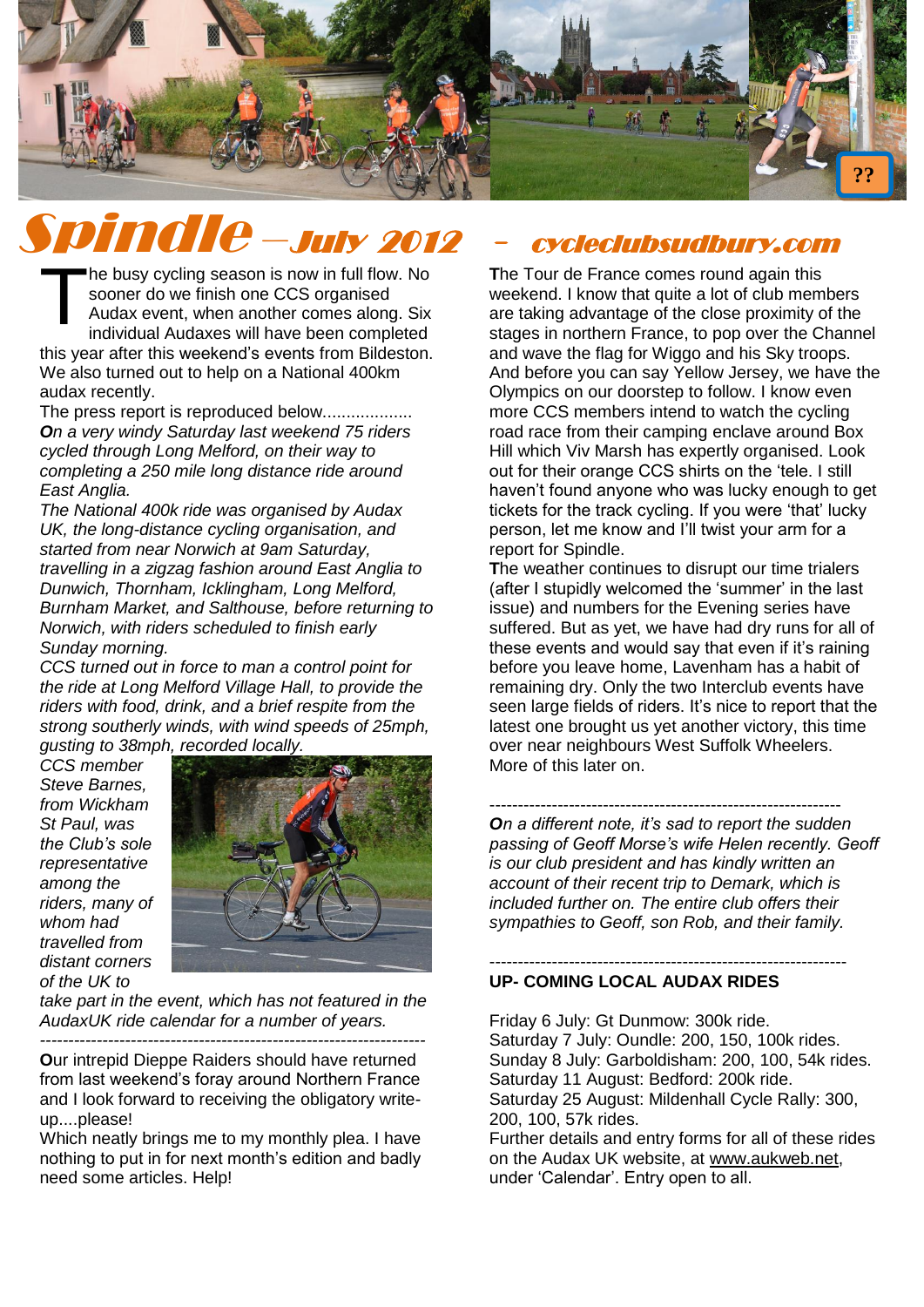# *RIDES AROUND LONDON*

#### Sunday 30 September

Two distances, 60 miles starting in Windsor Great Park, or 115 miles starting at Herne Hill Velodrome, both finishing at Lee Valley Athletics Centre; optional return rider transport to the start available. The 115 mile ride includes Box Hill and the North Downs, and both rides take in the Chilterns. Food and chip timing etc, included

Details at [www.accesssport.co.uk/ride-Around-](http://www.accesssport.co.uk/ride-Around-London)[London](http://www.accesssport.co.uk/ride-Around-London)

**M**y foreign correspondents brother, Kurt di Grassi, has sent a pic of his latest bikemower with motorised power. Now this could catch on! Not sure about the



strength of the front forks though.

#### ------------------------------------------------------------------ **Back in Time - Chapter 4**.

*Continuing Brian Webbers potted history of CCS.* Late in 1980 Harold took his son Kevin and Viv Marsh to race at the Eastway track, both were 14years old at the time, this was the first of their many trips to Eastway over the next four years, the photo was taken in 1980 and shows young Viv wearing the first CCS racing jersey, the following year I went up twice to Eastway with four young lads and Peter Broomfield took four lads up there on two occasions, but unlike Kevin and Viv these lads

we not really interested in this side of the sport, so that fell by the wayside which was a shame.



In the meantime Len had taken over running the Reliability trial which was on the last Sunday in January, and it still is today, 30 odd years on. In those days it started in Great Cornard, through Sudbury town (no bypass in those days) then onto Long Melford then through Cavendish, Clare, Stoke by Clare onto Baythorne End where you turned left and went onto Sible Hedingham then to High Garrett where a left turn took you to Halstead at Halstead church you took a right which took you onto Wakes Colne you then took the road left which took you Bures then back to the HQ in Great Cornard. Our group consisted of Tony & Jeff Hall,

Bill Carrigan, Jack Sealey, my wife Pat & our two sons Richard & Andrew and myself, as this was our first reliability ride we decided to do the slow time. Now all was going very well and we reached Baythorne End in good time, turned left and headed towards Sible Hedingham then as we approached Colne Valley Tony mentioned that they were restoring a old steam engine plus they were going to open a dining car to serve teas etc., that done it, at the mention of tea, Bill suggested we should have a tea stop, so we pulled off the road and went to make enquiries, naturally at that time of year and that time of day they were not open for business, but Bill with his old Scottish charm persuaded them to make us some tea & coffee, as we sat in the railway carriage we could see other riders going passed on the road, at last we got back on the road and tried to make up time, needless to say we failed. When we go back to the HQ Len was standing outside "where have you lot been did you get lost? I was going to send someone out to look for you", "we stopped for a short break" I said " well the riders who started after you did not see you", "We were behind a hedge when they went by" replied Bill, ( he omitted to say we were behind a hedge sitting in a railway carriage drinking tea) needless to say we did not get a certificate, well Len over 30 years on you now know the truth,(sorry Bill I blame you). Since then we have rode many reliability rides with West Suffolk Wheelers, Colchester Rovers, Wolsey Road and others but I can say that we never ever stopped for a tea break on any of them. Stories on these to follow at a later date. *To be continued………BW*

-------------------------------------------------------------------

# *Time Trial Round-Ups*

*Opens..............................................................* With our TT boys still looking for the perfect day, this month has seen gusty winds and rain to thwart their aspirations. Coupled with punctures and 'on course' abandonments, it has brought meagre rewards for their efforts. The only bright spot was Simon Daw and Jonanthan Weatherley coming home fastest in their 2-Up event on the E1/10 course recently to win by 10secs on a windswept course and they now lead the series and 'should' barring the unforeseen, tie up an overall series win. Simon picked up a  $7<sup>th</sup>$  place in the Plomesgate 25, with Jonanthan puncturing but finishing for  $18<sup>th</sup>$ place and James puncturing and not finishing. Rob, Damon and James rode the midweek Breckland 10 but their times didn't bother the club 3 man record. They also had hopes of the same record on the E2/10, but despite James and Damon putting in promising rides, an 'on course' accident curtailed their efforts and they were unable to finish. Poor Rob, Terry and Len never even got to start. Len then rode the Shaftesbury 25 on the same course later during the month and encounted wind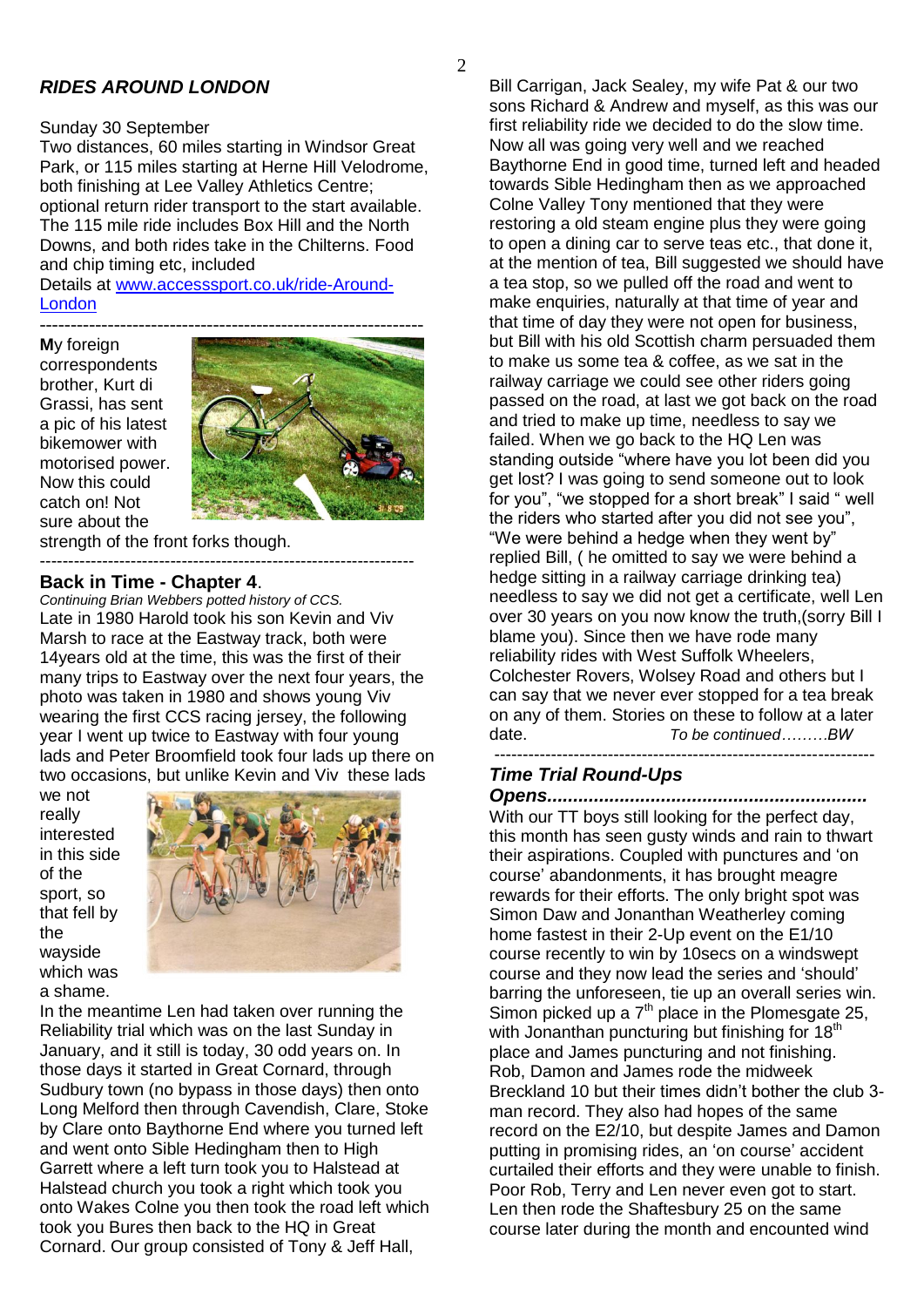conditions of biblical proportions. He took 48mins on the out leg and only 27mins back on the return leg! The winner averaged 35mph on his return leg!! James' first 50 this season on the Bungay course was washed out by heavy rain. The Chelmer 25 saw Simon home in  $7<sup>th</sup>$  place and Jonathan getting a PB of 01.02.42. I'm sure it won't be long before he ducks under the golden hour time. Damon recorded an excellent 57.56 early in the month on the E2/25 but as always with VTTA, his finishing position still hasn't been published.

# *Evening Series................................................*

For this month's first Evening Series TT on the Acton circuit, a paltry field of just 9 assembled on a dry night when the organisers, timekeepers, marshals etc outnumbered the riders taking part, which can't be right! James Rush was the only rider to record a sub 20 min ride for fastest time. The ever improving Darren Pratt took 2<sup>nd</sup> with young (how much longer can we call him that?) George Hoppit taking  $3^{\bar{r}d}$ . Trevor Pillet had a very fine ride for 4<sup>th</sup> place and finally, Gentleman John Steed made his seasonal debut on the back of little, if any

at all, training. Legend! The next week saw the fearsome Hitcham Hilly course produce the narrowest of victories for Simon Daw from Mat Shotbolt by just 3secs. Jonathan followed them home in 3<sup>rd</sup> spot. Mat seems to be repeating last year's pattern of coming good from a slow but steady early season start.



This was born out by his superb win in the Interclub clash with West Suffolk Wheelers the following week. We were slightly under strength for this encounter with a couple of disappointing 'no shows', but CCS TT boys *do* have strength in depth and together with Mat's 1<sup>st</sup> place, Simon Daw, Rob Davies, James and Damon ensured we gained enough points overall with a  $1<sup>st</sup>$ ,  $3<sup>rd</sup>$ ,  $4<sup>th</sup>$ ,  $6<sup>th</sup>$  & 7th to beat our local rivals by 234 – 219 points. Darren Rule in 9<sup>th</sup> place also ensured we took a point scoring place from our rivals. So a very good team effort. Well done boys.

Last Thursday's event on the Lavenham 10 again, saw 30 riders contending with blustery but very warm conditions. Mat couldn't repeat last week's performance as he had rode the night before in the Ipswich Crit Series and had to settle for 3<sup>rd</sup> fastest. With James  $2^{nd}$  and Simon taking the win, they were the only riders to dip into the 23's. Nick Webber, Jonathan and Rob were separated by only 7 secs to take the next 3 places. Nice to see Rob Harman back on the TT scene with a very respectable 25.48, tying for  $9<sup>th</sup>$  place with young Alex!

#### *Interclub Points Results – Scoring Riders CCS WSW*

| 1 <sup>st</sup> Mat Shotbolt | 50   | 2 <sup>nd</sup> Dale Sturman   | 49 |
|------------------------------|------|--------------------------------|----|
| 3rd Simon Daw                | 48   | 5 <sup>th</sup> Alan Trolove   | 46 |
| 4 <sup>th</sup> R.Davies     | 47   | 8 <sup>th</sup> Richard Farrow | 43 |
| 6 <sup>th</sup> James Rush   | 45   | 10 <sup>th</sup> Chris Harley  | 41 |
| 7 <sup>th</sup> Damon Day    | - 44 | 11 <sup>th</sup> Ron Back      | 40 |
| <b>Totals234</b>             |      |                                |    |
|                              |      |                                |    |

## **Witham Westerley & Edmund's Kingdom**

**Audaxes** *By Viv Marsh*

# *April and May 2012*

Despite cutting right down on the amount of time spent riding Audaxes this year, I was still keen to ride as many of the shorter CCS events as I could. First up was Ed Nevard's Witham Westerley on 29<sup>th</sup> April. I've only ever done the 200km Witham event before so was looking forward to an enjoyable amble round the 100km route.

Ed had had over 100 pre-entries for the three distances (100, 150 and 200km) and was well stocked up with cake, buns and bananas etc. When the day came however the skies were grey, the rain was falling and the forecast was bleak. Most of the pre-entries decided to stay in bed and a lot of those who did venture out either changed their minds before the start or withdrew after a very few miles. My mate Terry (new CCS member this year) however, was among a very small group (of one) who hadn't pre-entered but got up that morning and couldn't think of a better way to spend the wet and miserable day ahead than to get an on-the-day entry and ride with me! So off we set for Woodham Mortimer. We drove there and went through several floods, which should have told us something. Arriving at the hall it was obvious that we were in the minority who still thought this was a good idea. Across all the three events only 35 starters had shown up. Only 9 of the 22 entries for the 200km set off. Apart from Jane, whose trike suffered two simultaneous punctures and she had to withdraw, all of the other 8 finished. There were 3 from CCS – Steve Barnes, John Oakshott and Dave Fenn. Only 14 of the 40 entries for the 150km started although they all finished. (Mark Gentry, Mac McDermott, Dave Miller and Nick Reed all benefitted from better sense.)

Our (short) 100km event scared off all but 10 of the 45 entries (not counting Terry). That's 22%! An amazingly low turnout. Terry thought he had an ace up his sleeve when he smirked that he had forgotten his shoes. But with all these non-starters around though, it didn't take me long to track him down a pair – kindly loaned by Dave Millar. Terry looked so pleased!

So 11 of us finally set off. Almost immediately 5 turned back. Down to 6 we rode north through Wickham Bishops, Gt Braxted, towards Tiptree and several floods but at least it wasn't raining. Then it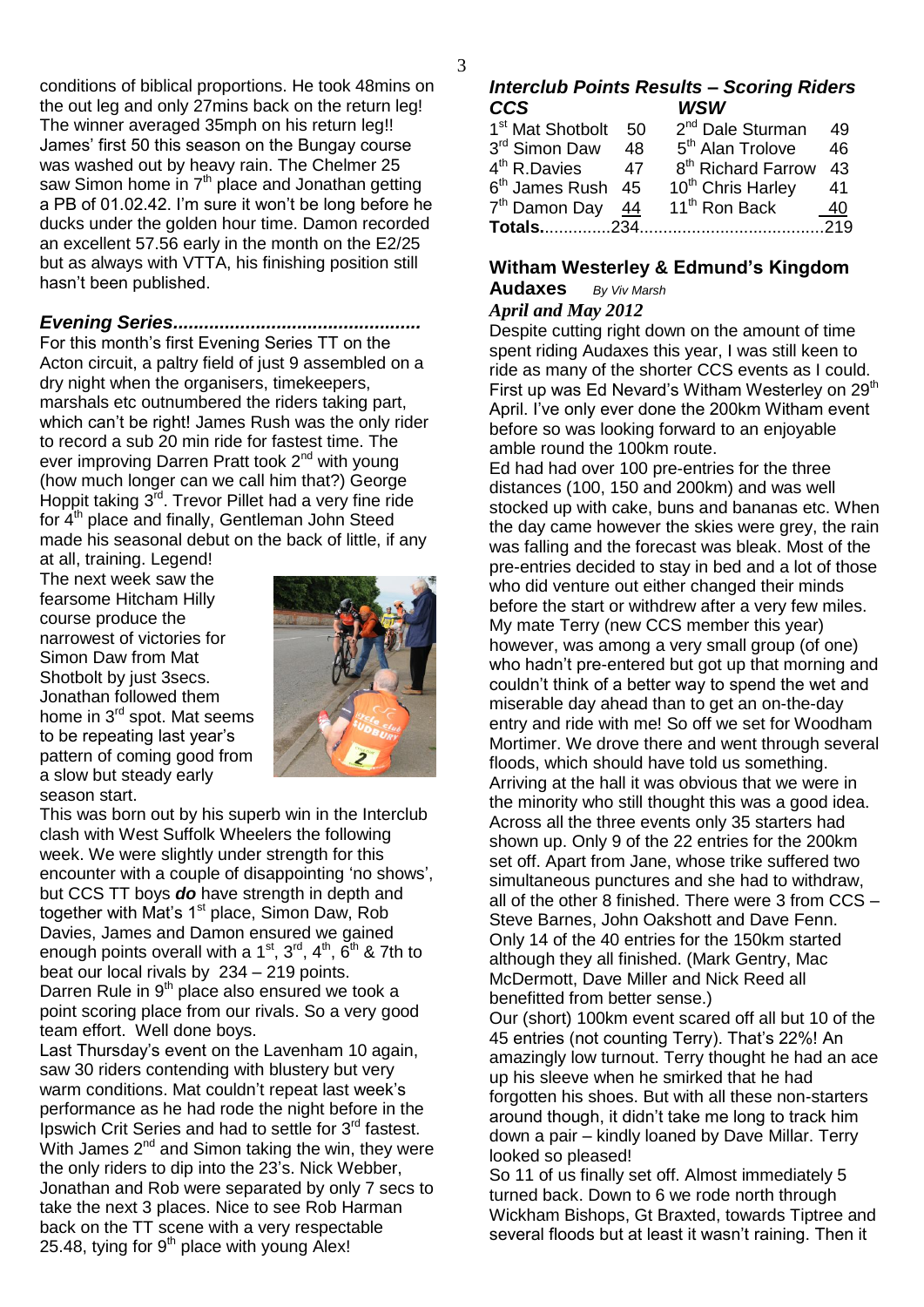4

started to rain. Then Terry got a puncture. The good thing about puncturing in these conditions however is that it's easy to find the leak as you could see the bubbles coming up from the submerged tyre! The bad thing about it is your hands get filthy changing the tube. Luckily it was Terry's – so I held the pump. Where's Brian when you need him?

There was only one rider ahead – a lady who was riding alone but fast, who we never saw again. Whilst we fixed the flat the rest of the field passed us – all 3 of them! One chap, riding on his own and a pair from Colchester Rovers who stopped to offer us support. Then it started to rain harder. Undeterred we pressed on until the rain eased off a bit so Peter (Faulks) could take photos of us sploshing about, without getting his lens wet. We soon passed the other 3 again which was to be a recurring theme of the ride.

This northern stretch was largely into a strong head wind, so was a bit of a slog and we were glad to arrive at the info control at Layer (dangerously near our warm homes) to find VCR's Bernard marshalling their "Ken Wright Memorial Road Race". We stopped to chat and to cheer on the local riders but soon felt the cold creeping in so pressed on towards the only manned control of the ride. The rain eased up and we turned to be largely with the wind. The warmth and hospitality of the Stisted tea rooms loomed in our minds and drove us onwards. The twisty Cuthedge Lane, south of Coggeshall was amusing as we banged along it – apart from the sections that were into the wind, where we were barely moving at all. We spent a good five minutes waiting for a gap in the traffic to cross the A120 at Bradwell. The good people of Colchester were obviously heading, en-masse, for some retail therapy at Freeport!

Peter was waiting to snap us again at a very deep and fast moving flood at appropriately named Water Lane, just before Stisted. The water was so deep and fast it was unclear how best to get across – if at all. We climbed up onto the footpath beside the ford but the path ended before the water did and disappeared below the rushing water. Peter yelled advice and we managed to get through by riding blindly, straight into the torrent.

Specialities Tea Room at Stisted is always a nice place to find yourself whilst on any ride but today it was even better than usual. Sean and Carole know exactly what is needed. The chairs were covered with polythene so we stripped off some wet layers and hung them up to drip dry(ish) around the room. We could relax without feeling embarrassed about our dampness. Sean will always advise exactly how many miles each item on the menu is worth to a cyclist. We filled up on cheese-on-toast, cake and tea.

Reluctantly though we had to leave as we had been first to arrive and last to leave. It's always nice putting back on cold wet clothes. Especially gloves!

It had rained so much my cycle computer was playing up so we were a little in the dark with distances. But mostly the route was familiar to me so we had no difficulty. The second info control near Shalford Green is a tricky one to find but luckily it has been used before so I knew where it was without having to stop and search for it. It had finally stopped raining now but there were plenty more floods still to traverse. I always think Terling is one of the nicer villages in Essex so it's always a pleasure to go though it – even when it's largely under water. We passed a third of the remaining field (one rider) who had stopped to contemplate a large flood. We waited for a car to come through and for the waves to die down before pressing through ourselves. I had chosen to ride a fixed as it has many advantages in these conditions. One of which is you can un-clip your feet and push the pedals over the TDC when they emerge from the water so keeping your feet dry. Terry wasn't able to share this pleasure and just cycled through. As we approached Hatfield Peverel more than one car slowed to warn us about the forthcoming floods under the railway bridge. The last driver was adamant there was no way through the flood and we should turn back. We were now soaked through and only a few miles from the HQ so were reluctant to add any extra miles to our day so we thanked them – and ignored them. Upon arriving at the bridge though it was clear they were not exaggerating.

The water was at least 18 inches deep but at least

was not flowing this time. We watched as a Land Rover inched through and I pondered what we should do. Turn back? Ask the Landy driver to ferry us across? Shinny up the bank and leg it across the railway line? Cry? Laugh?



I think Terry felt we'd been out playing long enough now and he'd already decided what he was going to do. Before waiting for my considered opinion he launched himself and his bike straight into the middle and pedaled for all he was worth. I laughed out loud at his bold approach and because he so nearly didn't make it against the water resistance. Left with little choice I plunged in after him – the fixed wheel hindering rather than helping this time, as it was necessary to keep pedaling all the way or else I'd have fallen off. The water was up to my knees and it was very hard just to keep moving. We were as wet as it is possible to be but had big smiles on our faces as we approached Little Baddow North Hill for the grand finale. Terry forbade me from talking about it as he remembered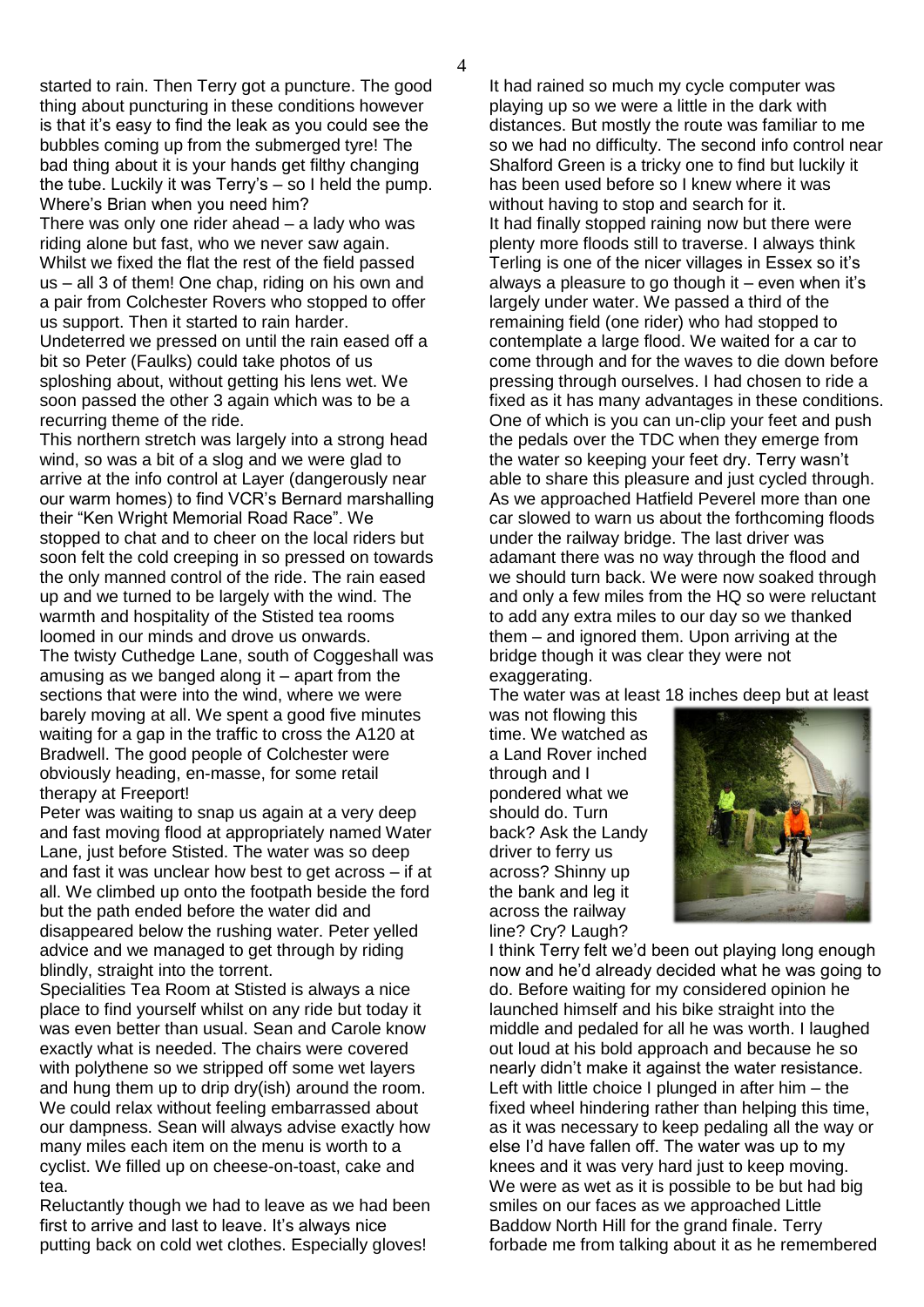us cycling up it three times with Andrew (Hoppit) when training for Ventoux a couple of years back. He 'humphed' that he was only going to climb it once today. I agreed but started to question the wisdom of riding fixed now after all! But after the obligatory long slog we made it and then it was all downhill back to the HQ where there was enough cake for over 100 hungry riders waiting for us. Not the most conventional Audax ride but I have to say it was one of the most fun I've had. Maximum Smiles per Mile! Thanks to Ed and everyone else involved for organising everything and letting it go ahead against the odds.

Peter's Whiteley's Edmund's Kingdom ride a few weeks later was a lot more pleasant in the weather stakes. This saw huge fields taking advantage of the unusually hot weather where the withdrawals were mainly because of the heat rather than the wet. Peter has already submitted a report on this so suffice for me to say it was a glorious day. Terry remarked that this was the first Audax he'd done that wasn't in extreme adverse weather conditions although this time he'd forgotten his sunscreen! We headed out on what was a very pleasant route. initially in a group of three with Alan Russell until we merged into a group of about a dozen at about 40km. After a slight confusion due to my wrongly interpreting the route sheet I turned back to check the second info control, as I wasn't sure we'd got it right. I was otherwise having a good day and was confident I'd re-join the group a few miles on. Annoyingly I was right that we'd noted down the wrong info but the correct info was the same answer as the others had already accepted. So I'd done about 5km extra for nothing. D'oh!

The next section was into a stiff headwind and on my own I struggled on. Eventually we turned south

again and a few of us regrouped at John's (Oakshott) control. But most of the group I was in had already gone on so I wolfed down a banana and set off after them. I never did catch them up again but dragged another rider home who was grateful for the tow, to finish in exactly 4 hours. I'd done 110km and had it not



have been for me turning back could have been my fastest 100km Audax – but I was 5 minutes outside. Thanks again to everyone involved. CC Sudbury now has a very good reputation for organising excellent Audaxes and I'm looking forward to the next one in Bildeston on 30<sup>th</sup> June if I don't manage to get myself on the Dunwich Dynamo again this year! Viv Marsh

#### *They do things differently over there! By Geoff Morse*

Ten o'clock Sunday morning, bright and sunny, and we were just leaving the campsite to turn right, onto the cycle path to go the 15 kilometres to Skagen, the northernmost tip of Denmark.

Around the corner came about 12 cyclists, all in coordinated club clothing who headed straight for the small shop/cafeteria which told everyone passing on the road that they sold hot coffee/tea and cold drinks. They



quickly dismounted and headed straight for the cooler and then presented themselves at the till with three bottles of beer in their hand. As we left the contents of the first one were rapidly disappearing. On the track itself, which headed generally over heath land we met groups of friends and families, on a variety of machines from the traditional 'sit up and beg' bikes in common use there, to modern racing bikes and hybrids, most of whom acknowledged us as we passed.

Our return trip along the same route saw much the same but with the noticeable difference..Every few hundred yards there were picnic tables and rest areas, all of them occupied. The greetings now were much jollier as many of those resting there appeared to be well lubricated, and cans were held out on offer and we were invited to join in. Perhaps the club should change its philosophy? 'But how do people get to work?' I was asked. I was in a large cycle warehouse which boasted of always stocking 3,000 bikes. I had said that there were few cycle paths in the UK, and that one had to mingle with the motorised traffic, that there were relatively few people who used bikes on a regular basis as basic transport, and that cars predominated. A few days earlier we were going into Aarhus when we saw a sign clocking up the day's traffic: at 10 a.m. the count stood at 656. How long does it take for the average UK cyclist to get used to foreign driving habits? It took several days before we could confidently ride on a cycle path and not be a little tentative when we saw a car approaching on a side road. This despite the fact that 'Give Way' markings were clearly laid out in our favour. Old habits etc..

In the cities you notice most cyclists do give fairly clear hand signals for turns and stopping. When you see the penalties for not conforming to the law, start at about £80, you realise there is an incentive to do as one should.

Although a bit dubious about our ability to blend in, it has to be said that in both town and country it was a joy to spend four weeks on a bike in Denmark …though perhaps the fact that the sun shone almost every day was a great part of the enjoyment.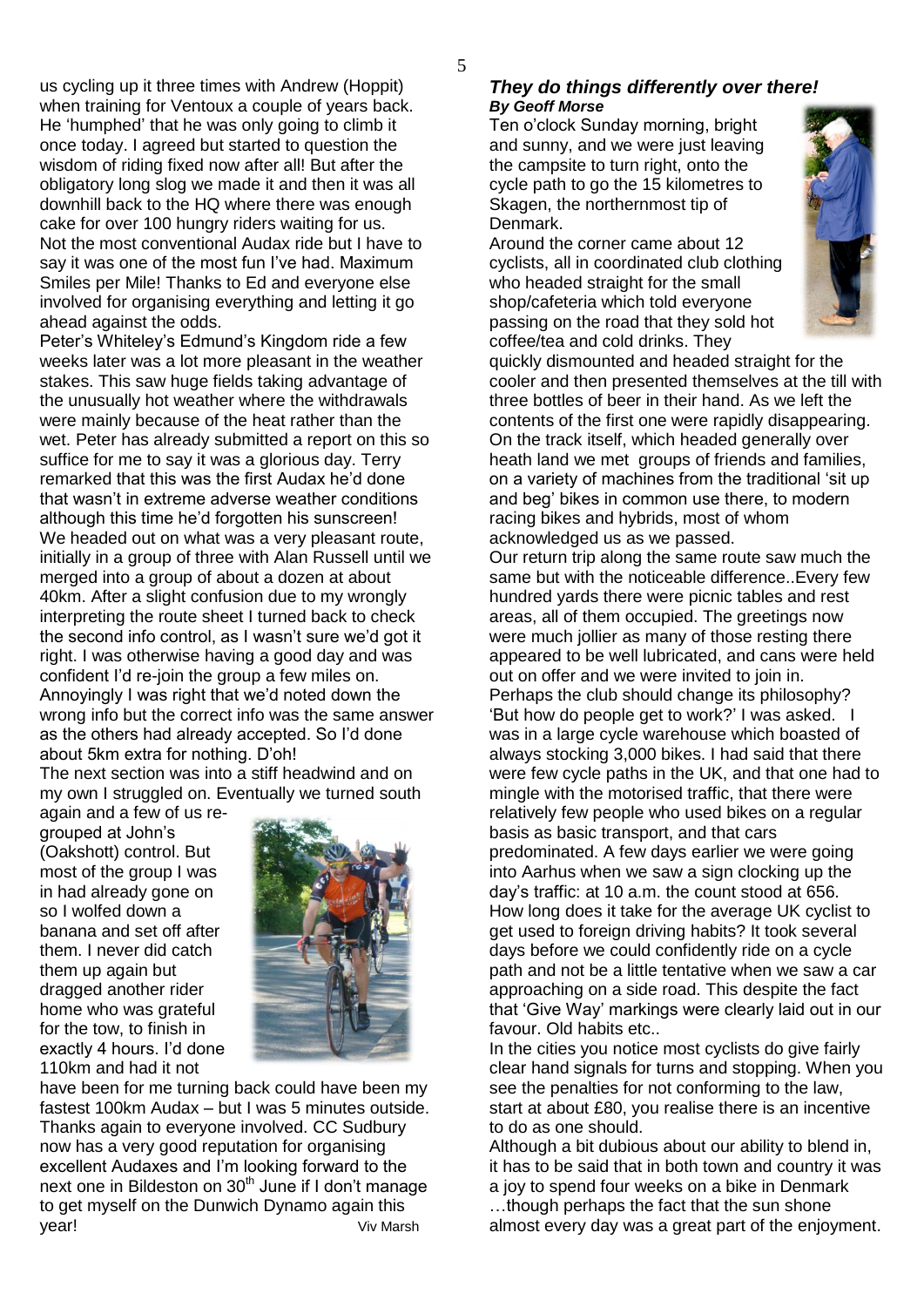| C.C.S. Riders - Open T.T. Results - June 2012 |                                |        |                    |      |            |                      |  |  |  |
|-----------------------------------------------|--------------------------------|--------|--------------------|------|------------|----------------------|--|--|--|
| June 9th                                      | VTTA - Newmarket               | E2/25  | D.Day              | 25   | 57.56      |                      |  |  |  |
| June 9th                                      | VTTA - Newmarket               | E2/25  | L.Finch            | 25   | 01.14.54   |                      |  |  |  |
| June 9th                                      | Plomesgate CC - Tunstall       | B25/2R | S.Daw              | 25   | 01.01.34   | 6th (3rd Vet)        |  |  |  |
| June 9th                                      | Plomesgate CC - Tunstall       | B25/2R | J. Weatherley      | 25   | 01.05.44   | 18th (Punct)         |  |  |  |
| June 9th                                      | Plomesgate CC - Tunstall       | B25/2R | J.Rush             | 25   | <b>DNF</b> | Puncture             |  |  |  |
| June 10th                                     | Ely & District CC - Ely        | B10/1R | <b>B.Law</b>       | 10   | 32.01      | 45th                 |  |  |  |
| June 10th                                     | Ely & District CC - Ely        | B10/1R | T.Law              | 10   | 33.2       | 46th                 |  |  |  |
| June 14th                                     | East Anglian CC - Attleborough | B10/3  | R.Davies           | 10   | 22.45      | 15th                 |  |  |  |
| June 14th                                     | East Anglian CC - Attleborough | B10/3  | D.Day              | 10   | 23.02      | 20th                 |  |  |  |
| June 16th                                     | Shaftesbury CC - Newmarket     | E2/25  | L.Finch            | 25   | 01.15.38   | 56th                 |  |  |  |
| June 17th                                     | Chelmer CC - Chelmsford        | E9/25  | S.Daw              | 25   | 59.31      | 7th                  |  |  |  |
| June 17th                                     | Chelmer CC - Chelmsford        | E9/26  | D.Day              | 25   | 01.01.46   | 19th                 |  |  |  |
| June 17th                                     | Chelmer CC - Chelmsford        | E9/27  | J. Weatherley      | 25   | 01.02.42   | 21st PB              |  |  |  |
| June 20th                                     | CC Breckland - Attleborough    | B10/3  | R.Davies           | 10   | 22.15      |                      |  |  |  |
| June 20th                                     | CC Breckland - Attleborough    | B10/3  | J.Rush             | 10   | 22.33      |                      |  |  |  |
| June 20th                                     | CC Breckland - Attleborough    | B10/3  | D.Day              | 10   | 22.53      |                      |  |  |  |
| June 23rd                                     | Victoria CC - 2-Up - Ugley     | E1/10  | S.Daw-J.Weatherley | 10.2 | 24.10      | 1st                  |  |  |  |
| June 23rd                                     | Victoria CC - Solo's - Ugley   | E1/10  | T.Law              | 10.2 | 33.37      | 47th (1st Age group) |  |  |  |
| June 23rd                                     | Victoria CC - Solo's - Ugley   | E1/10  | <b>B.Law</b>       | 10.2 | 34.03      | $48^{th}$            |  |  |  |
| June 23rd                                     | Victoria CC - Solo's - Ugley   | E1/10  | <b>B.Bush</b>      | 10.2 | 38.18      | 49th                 |  |  |  |
| June 30th                                     | VTTA - Newmarket               | E2/25  | D.Day              | 10   | <b>TBC</b> |                      |  |  |  |
| June 30th                                     | VTTA<br>Newmarket              | E2/25  | <b>B.Law</b>       | 10   | <b>TBC</b> |                      |  |  |  |
|                                               |                                |        |                    |      |            |                      |  |  |  |

# *CCS - Thursday Evening Points Series – 2012 – Week 11*

| <b>Name</b>             | Lav <sub>10</sub><br>(Open10<br>course)<br>Apr19 | Acton<br>Apr 26th | Lav <sub>10</sub><br>(Open 10<br>course)<br>May 3rd | <b>H.H.</b><br>May10th | Lav <sub>10</sub><br>May17 | <b>B.E.</b><br>May24th | Lav10<br>(Open10<br>course)<br>May31st | Acton<br>Jun7th | <b>H.H.</b><br>Jun14 | Lav <sub>10</sub><br>(Open 10<br>course)<br>Jun21st | Lav <sub>10</sub><br>(open10<br>course)<br>Jn28th | <b>POINTS</b><br>After 11<br><b>Rounds</b> |
|-------------------------|--------------------------------------------------|-------------------|-----------------------------------------------------|------------------------|----------------------------|------------------------|----------------------------------------|-----------------|----------------------|-----------------------------------------------------|---------------------------------------------------|--------------------------------------------|
| *A.Anderson             |                                                  |                   |                                                     |                        |                            |                        | 30.03                                  |                 |                      |                                                     |                                                   |                                            |
| *R.Back                 |                                                  |                   |                                                     |                        |                            |                        |                                        |                 |                      | 26.44                                               |                                                   |                                            |
| <i><b>*R.Balaam</b></i> |                                                  |                   |                                                     |                        |                            |                        |                                        |                 |                      | 28.21                                               |                                                   |                                            |
| *J.Baker                |                                                  |                   |                                                     |                        |                            |                        | 25.44                                  |                 |                      |                                                     |                                                   |                                            |
| *K.Baker                |                                                  |                   |                                                     |                        |                            |                        | 25.54                                  |                 |                      |                                                     |                                                   |                                            |
| *M.Borg                 |                                                  |                   |                                                     |                        |                            |                        | 30.41                                  | 25.11           |                      |                                                     | 29.00                                             | 96                                         |
| G.Buckles               | 31.07                                            | 25.35             |                                                     |                        | 29.24                      | 23.06                  | 29.02                                  |                 |                      | 28.44                                               | 28.43                                             | 162                                        |
| R.Bush                  |                                                  | 33.27             |                                                     |                        |                            |                        |                                        |                 | 53.24                | 37.29                                               | 36.22                                             | 101                                        |
| *S.Carson               |                                                  |                   |                                                     |                        |                            |                        |                                        |                 | 37.35                |                                                     | 26.26                                             | 125                                        |
| *D.Cole                 |                                                  |                   |                                                     |                        |                            |                        |                                        |                 |                      |                                                     | 24.55                                             |                                            |
| *C.Cowen                |                                                  | 29.47             |                                                     |                        |                            |                        |                                        |                 |                      |                                                     |                                                   | 10                                         |
| D.Crisp                 | 28.15                                            | 23.36             |                                                     | 39.26                  |                            | 21.44                  | 26.42                                  |                 | 36.42                | 26.56                                               | 26.42                                             | 327                                        |
| J.Davies                |                                                  | 24.12             |                                                     |                        |                            |                        |                                        |                 |                      |                                                     |                                                   | 10                                         |
| R.Davies                | 24.16                                            | 20.24             | 24.20                                               |                        | 23.33                      | 19.16                  | 23.27                                  |                 |                      | 23.39                                               | 24.08                                             | 141                                        |
| S.Daw                   |                                                  |                   |                                                     |                        | 23.39                      |                        | 23.30                                  |                 | 31.56                | 23.17                                               | 23.24                                             | 168                                        |
| D.Day                   |                                                  |                   |                                                     | 33.11                  |                            | 19.35                  | 23.47                                  |                 |                      | 24.17                                               |                                                   | 89                                         |
| *P.Dewberry             |                                                  |                   |                                                     |                        |                            |                        | 24.54                                  |                 |                      |                                                     |                                                   |                                            |
| J.Downs                 | 28.42                                            |                   |                                                     |                        | 27.57                      | 21.37                  | 27.55                                  |                 |                      |                                                     | 27.40                                             | 313                                        |
| A.Dyson                 |                                                  |                   |                                                     |                        |                            | 24.25                  | 31.01                                  |                 |                      |                                                     |                                                   | 20                                         |
| <i><b>*R.Farrow</b></i> |                                                  |                   |                                                     |                        |                            |                        |                                        |                 |                      | 24.55                                               |                                                   |                                            |
| A.Flynn                 |                                                  |                   |                                                     | 36.15                  | 26.18                      | 20.26                  | 25.44                                  |                 |                      |                                                     | 25.48                                             | 84                                         |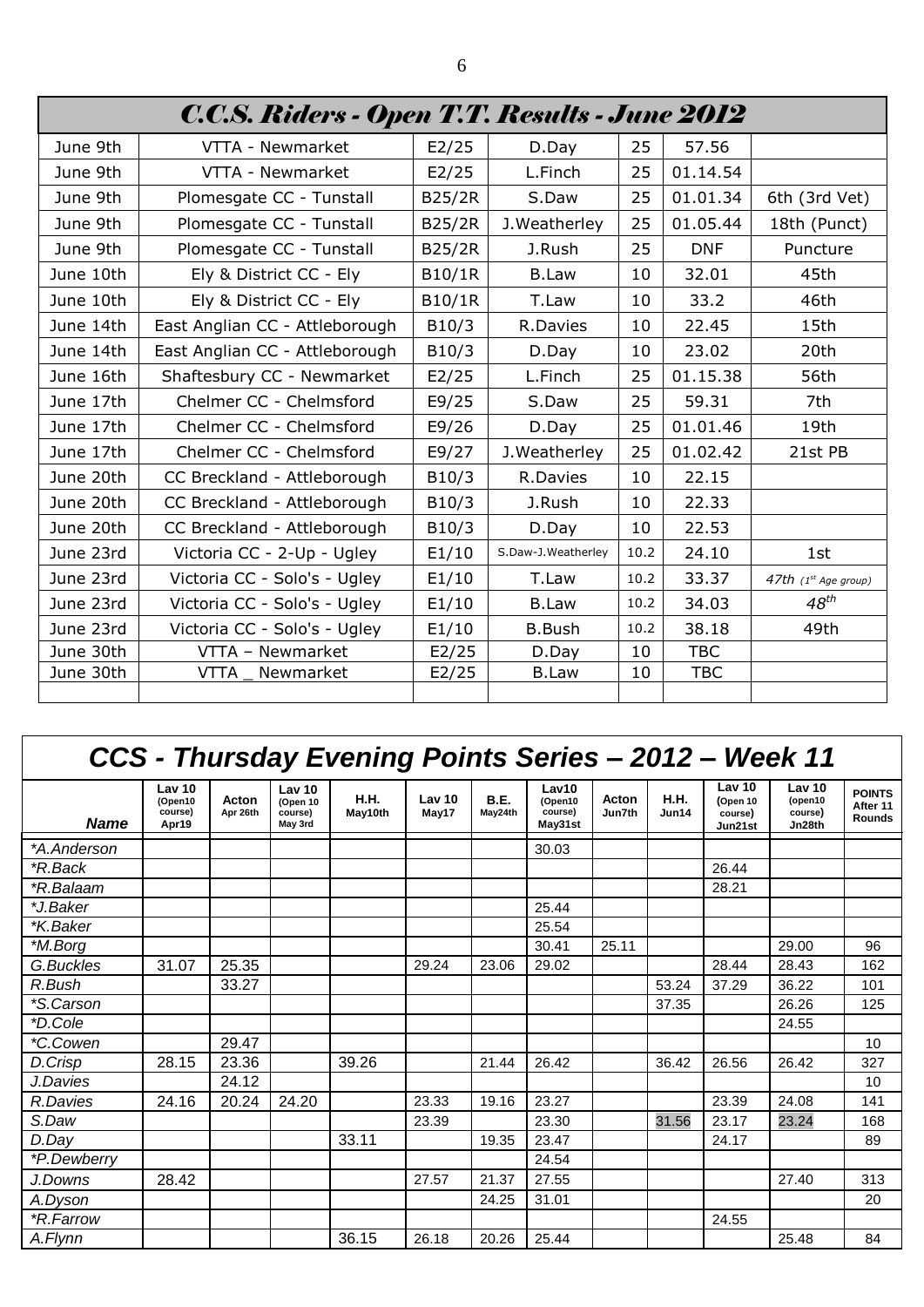| L.Ford                  |       |       |            |               | 29.31 | 21.44 | 27.25 |       |            |                | 26.49 | 202              |
|-------------------------|-------|-------|------------|---------------|-------|-------|-------|-------|------------|----------------|-------|------------------|
| *S.Fox                  |       |       |            |               |       |       |       |       |            | 28.17          |       |                  |
| *D.Fuller               |       |       |            |               |       | 22.05 |       |       |            |                |       |                  |
| *M.Gale                 |       |       |            |               |       |       |       |       |            | 27.11          |       |                  |
| *V.Haines               |       |       |            |               | 26.56 |       |       |       |            |                |       |                  |
| *C.Harley               |       |       |            |               |       |       |       |       |            | 26.23          |       |                  |
| R.Harman                |       |       |            |               |       |       |       |       |            |                | 25.48 | 10               |
| C.Harris                |       |       |            |               |       | 21.50 | 30.32 |       |            | 30.19          | 30.48 | 168              |
| C.Hill                  |       |       |            |               |       |       |       |       |            |                | 28.27 | 10               |
| *C.Hinnit               |       |       |            |               |       |       |       |       |            | 29.26          |       |                  |
| G.Hoppit                | 26.07 | 22.24 | 26.06      |               |       | 20.54 |       | 21.55 |            |                | 26.11 | 89               |
| *D.Howes                |       |       |            |               |       |       |       |       |            | 29.50          |       |                  |
| J.Howe                  |       |       | 28.12      |               | 29.13 | 22.47 | 27.14 | 23.18 | 38.31      | 27.26          |       | 219              |
| <i><b>*D.Jarvis</b></i> |       |       |            |               |       |       | 33.18 |       |            |                |       |                  |
| <i><b>*P.Jarvis</b></i> |       |       |            |               |       |       | 23.29 |       |            |                |       |                  |
|                         |       |       |            |               |       |       |       |       |            |                |       |                  |
| <b>B.Law</b>            | 34.09 |       |            |               |       |       | 32.12 |       | 45.57      |                | 32.25 | 77               |
| T.Law                   | 33.02 |       |            | $50.27$ punct |       | 26.17 | 31.58 |       |            | 32.06          | 32.12 | 159              |
| D.Leeder                |       |       |            |               |       |       | 31.18 |       |            |                |       | 10               |
| *M.Lloyd                |       |       |            |               |       |       | 23.07 |       |            |                |       |                  |
| T.Littlewood            |       |       |            | 40.50         | 28.54 | 22.10 |       |       |            | 28.29          |       | 433              |
| *S.Mackay               |       |       |            |               |       |       | 28.01 |       |            | 26.55          |       | 32               |
| *A.Manley               |       |       |            |               |       |       | 23.22 |       |            |                |       |                  |
| <b>B.Mann</b>           | 28.24 | 24.07 | 28.18      | 38.08         | 27.25 |       | 27.03 | 25.20 | 38.00      | 27.59          | 26.53 | 401              |
| L.McKnight              |       | 29.49 |            |               |       | 27.27 | 32.33 |       |            | 33.27          | 32.55 | 137              |
| *G.Moore                |       |       |            |               | 22.38 |       |       |       |            |                |       |                  |
| *T.Moore                |       | 30.10 | <b>DNF</b> | 47.31         |       | 26.14 |       | 27.36 | 46.45      | 27.30          | 33.13 | 246              |
| J.Mumford               |       |       | 31.11      | DNF punct     | 29.00 | 22.22 | 28.14 |       | 38.05      |                | 27.46 | 296              |
| *P.Newell               |       |       |            |               |       |       | 26.01 |       |            |                |       |                  |
| *P.Partner              |       |       |            |               |       |       | 26.49 |       |            |                |       |                  |
| *D.Peck                 |       |       |            |               |       |       | 26.48 |       |            |                |       |                  |
| T.Pillet                |       | 24.07 | 27.42      | 37.53         | 27.02 | 21.17 | 25.59 | 22.47 |            |                | 26.25 | 207              |
| D.Potts                 |       |       |            |               |       |       |       |       |            | 42.12          |       |                  |
|                         |       |       |            |               |       |       |       |       |            |                |       |                  |
| C.Pratt                 |       |       |            |               |       | 29.30 |       |       | 41.45      | 29.27          | 29.26 | 41               |
| D.Pratt                 | 27.03 | 22.58 | 26.32      | 37.44         | 26.21 | 20.48 | 25.29 | 21.11 | 35.40      |                | 25.15 | 371              |
| *J.Reed                 |       |       |            |               |       |       | 23.42 |       |            |                |       |                  |
| *C.Rowe                 |       |       |            |               |       | 22.57 |       |       | <b>DNF</b> |                |       |                  |
| D.Rule                  | 27.45 | 23.25 | 27.44      |               | 26.49 | 20.22 | 25.21 |       | 35.08      | 25.28          |       | 803              |
| J.Rush                  | 24.06 | 19.57 | 23.24      | 32.52         | 24.04 | 19.05 | 23.39 | 19.38 |            | 24.13          | 23.43 | 249              |
| *P.Sexton               |       |       |            |               |       |       | 26.02 |       |            |                |       |                  |
| *M.Shinn                |       |       |            |               |       |       |       |       | 37.04      | 28.00          |       |                  |
| J.Shotbolt              |       |       |            |               |       | 26.05 | 32.20 |       | 45.23      | 32.11          | 31.17 | 205              |
| M.Shotbolt              | 24.36 | 20.45 |            |               | 24.47 | 19.13 | 23.21 |       | 31.59      | 22.48          | 23.54 | 227              |
| *V.Smith                |       |       |            |               |       |       |       |       |            | 26.51          |       |                  |
| J.Steed                 |       |       |            |               |       |       |       | 30.05 | 51.52      |                | 35.49 | $\overline{1}00$ |
| *D.Sturman              |       |       |            |               |       |       |       |       |            | 23.14          |       |                  |
| M.Trayner               |       |       |            |               |       |       |       |       |            | 32.28          |       | 10               |
| *A.Trolove              |       |       |            |               |       |       |       |       |            | 23.44          |       |                  |
| J. Weatherley           |       |       |            | 32.54         |       | 19.35 | 24.03 |       | 33.05      |                | 24.01 | 525              |
| *N.Webber               |       |       |            |               |       | 19.47 | 23.50 |       | 33.16      |                | 24.03 |                  |
| *D.West                 |       |       |            |               |       |       |       |       | 34.01      |                |       | 29               |
| *J.Wharton              |       |       |            |               |       |       | 24.49 |       |            |                |       |                  |
| *C. White               |       |       |            |               |       |       | 33.17 |       |            |                |       |                  |
| *D. Williams            |       |       |            |               |       |       | 27.23 |       |            |                |       |                  |
| *M.Wilson               | 26.00 |       |            |               |       |       |       |       |            |                |       |                  |
| *H.Wood                 |       |       |            |               |       |       |       |       |            | 27.52<br>24.34 |       |                  |
| *P. Wright              |       |       |            |               |       |       |       |       |            |                |       | 65               |
| S. Wright               |       |       |            |               |       |       | 22.26 |       |            |                |       |                  |
| *D.Young                |       |       |            |               |       |       |       |       |            | 27.15          |       |                  |

 $\equiv$